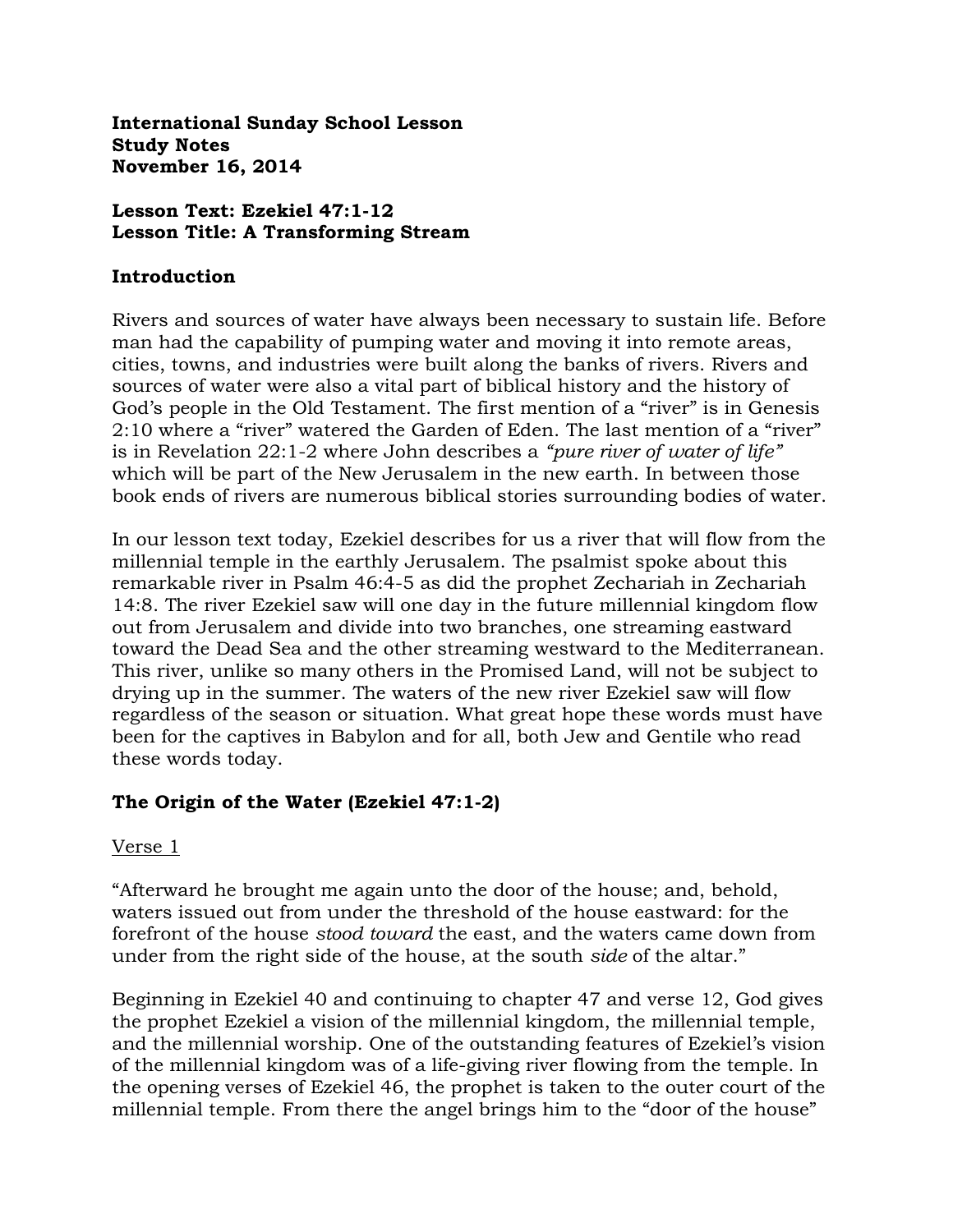or, sanctuary in Ezekiel 47. As Ezekiel stands there, at the door of the sanctuary, he sees "waters issued out from under the threshold of the house eastward." "Issued" means "poured forth" indicating the water poured out from the inner heart of the temple. From thee the water poured over the threshold of the door, down by the altar of sacrifice, finally reaching the parched desert and emptying into the Dead Sea.

Some commentators interpret this river as the ever increasing depths of spiritual blessings that flows from the presence of God. Certainly God's blessings are like the ever deepening and ever widening characteristics of the river Ezekiel saw. However, there is nothing in the text that suggests Ezekiel had anything in mind other than a literal river flowing from the temple bringing new life and freshness to everything in its path.

"Afterward" is the time following Ezekiel's tour of the kitchens in the temple complex recorded in chapter 46. Specifically, Ezekiel's angelic tour guide had shown him the priest's kitchen where the priest's cooked the offerings and ate the portion allotted to them (Ezekiel 46:19-20). The guide had also show Ezekiel the kitchen's for the sacrifices of the people where the people were allowed to eat the portion of the sacrifice in a fellowship meal (Ezekiel 46: 21- 24; Leviticus 7:15-18). The temple was a place of fellowship as well as a place of worship.

It is "after" the tour of the temple kitchens that Ezekiel is "brought again unto the door of the house," or of the temple. The "threshold of the house" is the temple porch. "Eastward" is the direction that the "forefront of the temple" faced. The "water" came out "from the right side of the house, at the south side of the altar." That means the waters came out from the corner where the south wall of the porch and the east wall of the temple joined

### Verse 2

"Then brought he me out of the way of the gate northward, and led me about the way without unto the utter gate by the way that looketh eastward; and, behold, there ran out waters on the right side."

Ezekiel followed his heavenly guide outside the inner and outer courts by "the way of the gate northward" or to the outer north gate of the temple. Upon reaching the north gate, Ezekiel's guide turned "eastward" and moved round to the east outer gate. It was there that Ezekiel "beheld" or saw the "waters" running out "on the right side."

# **The Expansion of the River (Ezekiel 47:3-6)**

Verse 3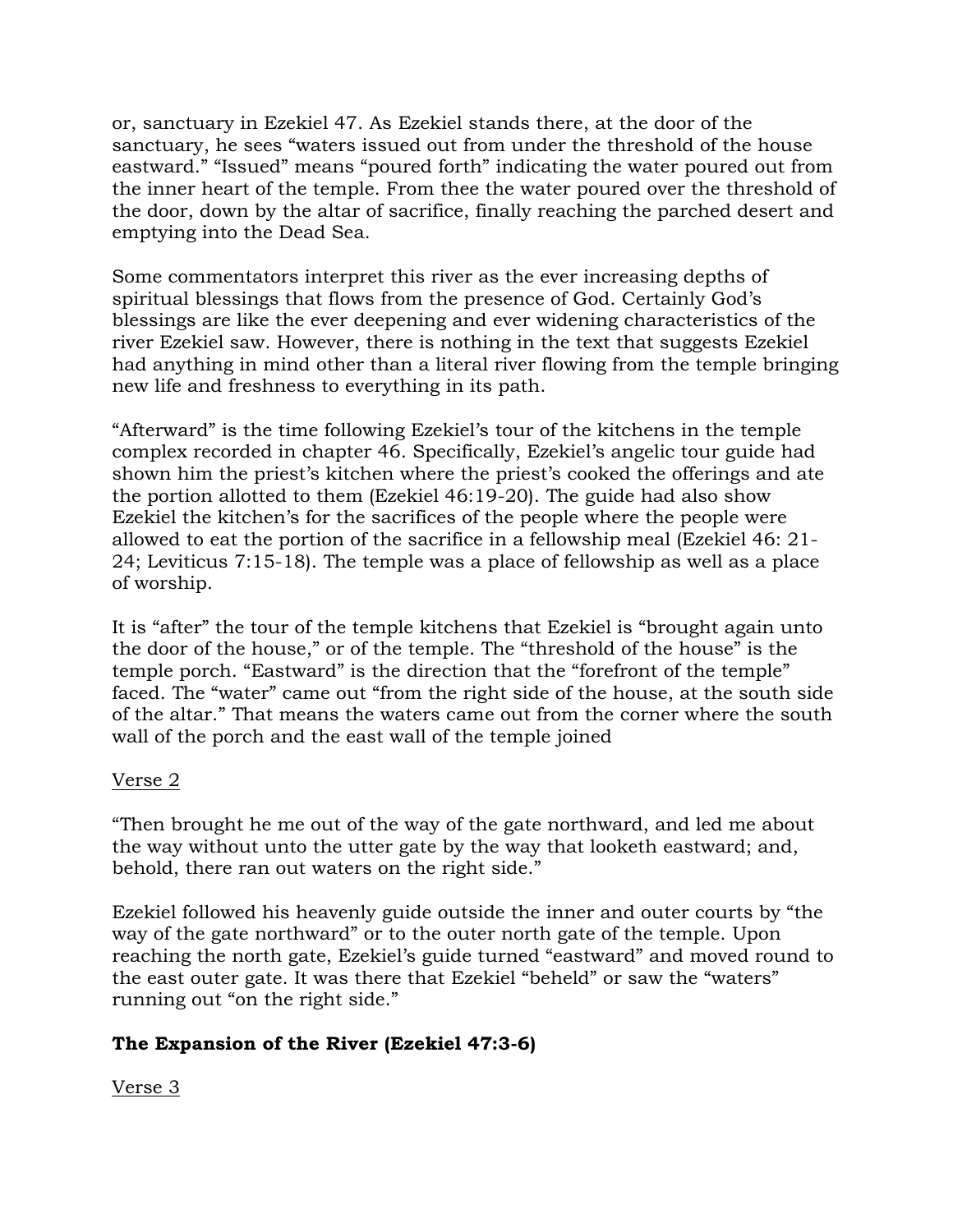"And when the man that had the line in his hand went forth eastward, he measured a thousand cubits, and he brought me through the waters; the waters *were* to the ankles."

Ezekiel's guide continues to move "eastward." He has a "line in his hand" which was some type of measuring stick. In Ezekiel 40:3, this measuring line is called a *"measuring reed"* possibly referring to a piece of flax. The guide "measured a thousand cubits" which is about 1,750 feet. The "cubit" here is the base measurement of about 18 inches.

His purpose in measuring is to reveal the depth and size of the river. Based on the guide's first measurement, the depth of the river was "to the ankles," or about 6 inches. When a man stands in ankle deep water he could feel the reality of the water and experience the soothing effect of the flow of water upon his feet.

# Verse 4

"Again he measured a thousand, and brought me through the waters; the waters *were* to the knees. Again he measured a thousand, and brought me through; the waters *were* to the loins."

"Again," or after a second measurement of "a thousand" cubits, the "waters were to the knees." "Brought me" means the guide is escorting Ezekiel into deeper waters. "Knee" deep water would be about a foot and a half, or 18 inches. When a man stands in knee deep water he could begin to sense the depth and may even begin to hear the movement. The water at this depth is starting to have an impact on his body.

From there, another "thousand" cubits were measured and the guide brought Ezekiel to "waters to the loins." The "loins" of a man is a reference to the waist area which would be about 3 feet high on the average man. A man's "loins" is where his strength is. When a man stands in waist deep water he can feel the force of the water starting to move him in a certain direction. Half of his body is now submerged under the influence of the waters force.

### Verse 5

"Afterward he measured a thousand; *and it was* a river that I could not pass over: for the waters were risen, waters to swim in, a river that could not be passed over."

After another measurement of "a thousand" cubits, the "river" had "risen" to the depth that now Ezekiel could "swim." From a small trickle of water from under the altar at the temple to "a river that could not be passed over." That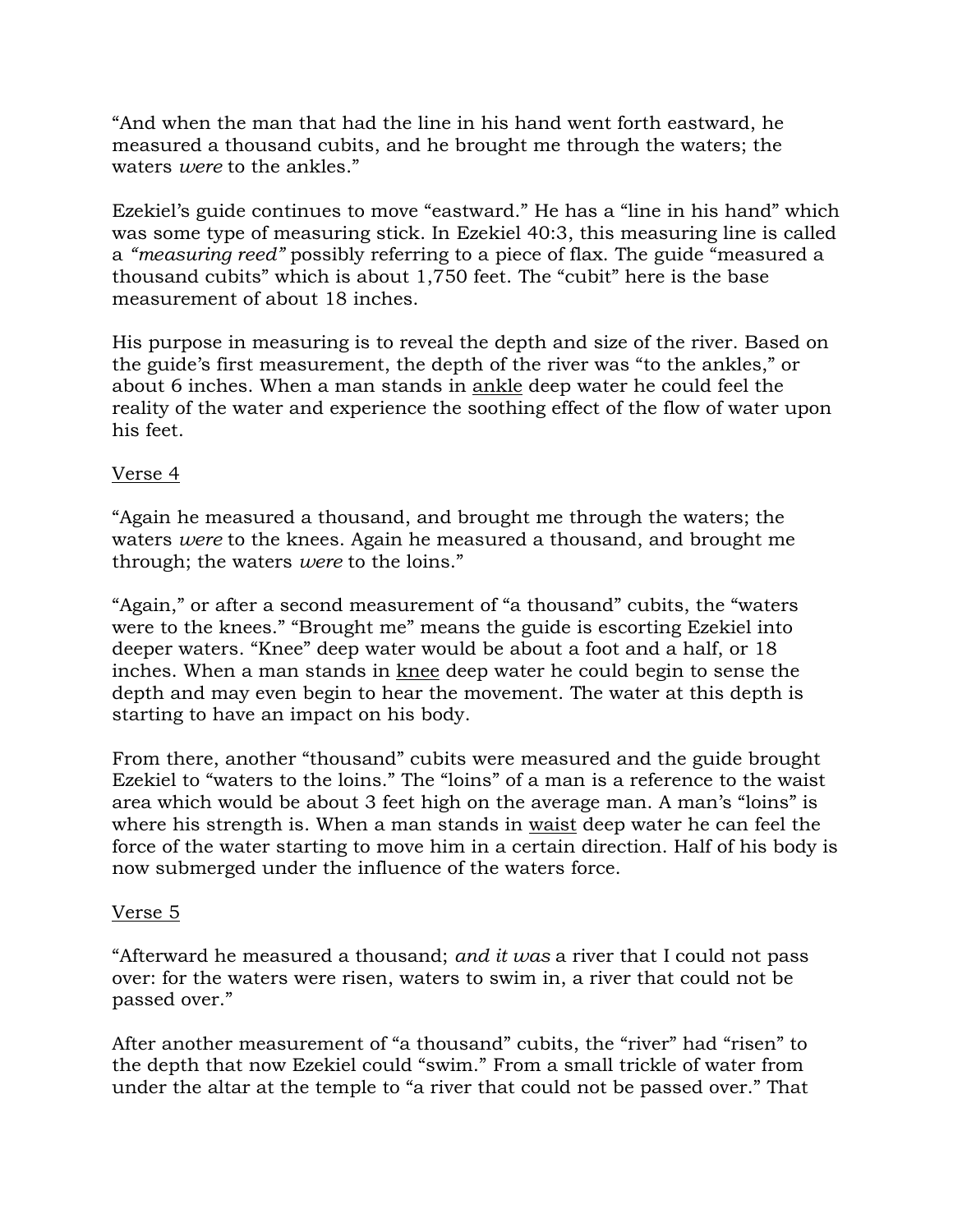means the river is so deep you could not walk through it. When a man is in swimming deep water he is able to experience all that the river is.

There is something interesting about the expansion and increasing depth of this river. Rivers normally widen and deepen as the volume of water increases through tributaries, such as creeks and rain runoff pouring into them. But there is no such tributaries mentioned in the text. And yet this river becomes deeper and broader the farther it flows from its source. Is not this true of the river of God's grace? How small the things of God often begin and then God blesses and expands! The little trickles of God's grace can quickly become rivers of God's riches.

# Verse 6

"And he said unto me, Son of man, hast thou seen *this*? Then he brought me, and caused me to return to the brink of the river."

The heavenly guide asks Ezekiel, "Son of man, hast thou seen this?" Literally, he asked Ezekiel, "Did you see what happened to that little trickle of water that came out from under the temple?" The question is one of amazement.

"Then," or after the question, he "brought" Ezekiel "to the brink of the river" which refers to the bank of the river. A question might be raised here concerning the words "caused me to return." Return from where? Some suggest that Ezekiel was actually in the river but according to Ezekiel 40:2, the visions God was giving Ezekiel was while he was *"upon a very high mountain."* From that vantage point of the mountain, the guide now causes Ezekiel to see this great river from the vantage point of the bank of the river.

# **The Production from the River (Ezekiel 47:7-12)**

# Verse 7

"Now when I had returned, behold, at the bank of the river *were* very many trees on the one side and on the other."

Having brought the prophet back in vision to the bank of the river, the guide wants him to consider what he had seen and experienced. Then as Ezekiel continued to gaze he saw that upon the banks of the river many trees appearing on both sides of the river. It is possible that these "trees" had been there all along but that Ezekiel attention had not been directed toward them until now.

Verse 8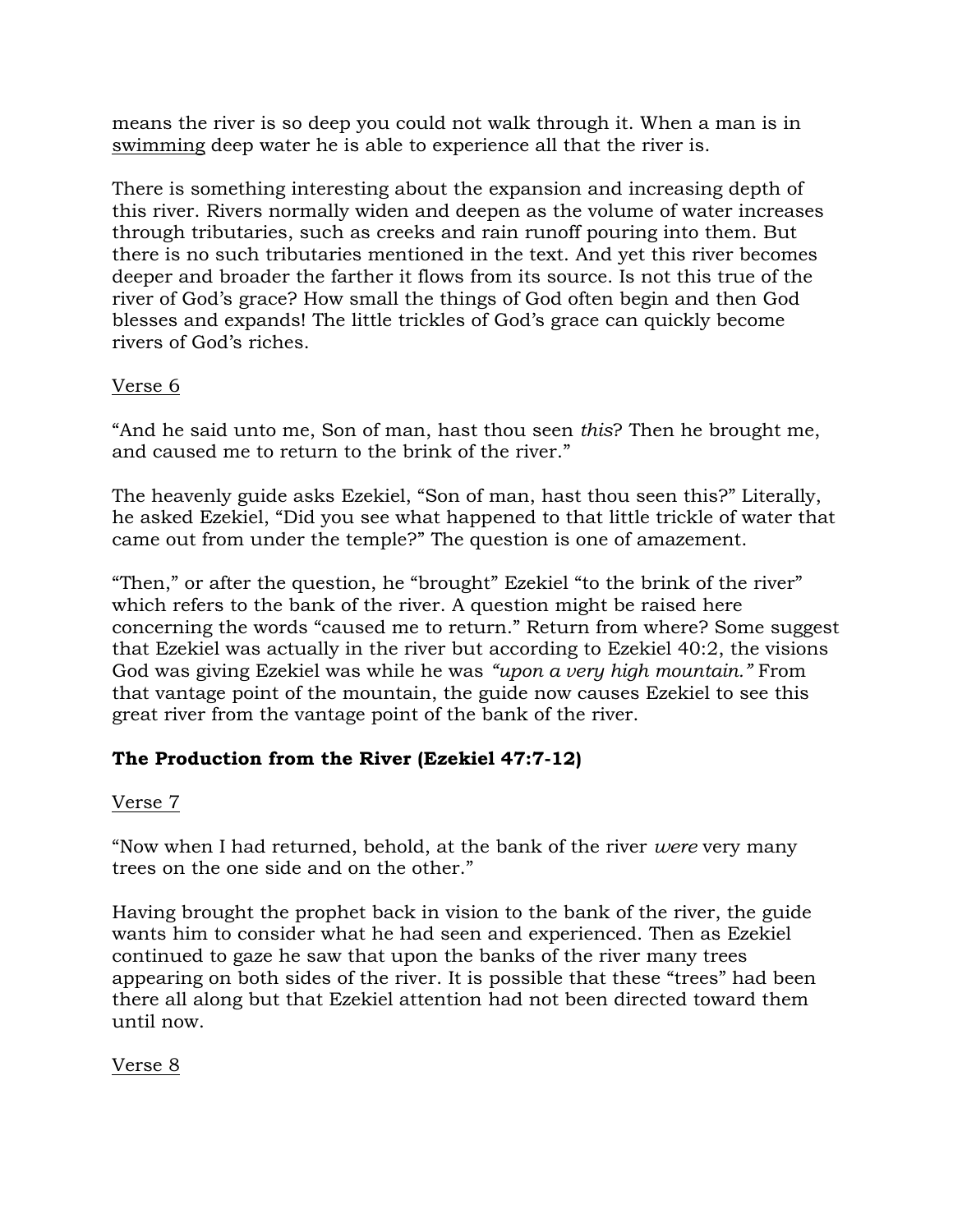"Then said he unto me, These waters issue out toward the east country, and go down into the desert, and go into the sea: *which being* brought forth into the sea, the waters shall be healed."

The heavenly guide explained to Ezekiel that the "waters issued" out of the temple and go "toward the east country, and go down into the desert, and go into the sea." The "east country" in this case is probably the region about Jordan just above the Dead Sea. "Down into the desert" is the barren valley near Jericho. The "sea" is obviously a reference to the Dead Sea.

When the waters of Ezekiel's river arrive at the Dead Sea, "the waters shall be healed." Presently, the Dead Sea is known as death waters. The water in the Dead Sea is 6 times more salty than the ocean. There is no way life can be supported there because of the existing mineral content.

When the "waters" of the river that flows out of the temple reaches the Dead Sea, the "waters" of the Dead Sea will "be healed," or made fresh. The word "healed" is the Hebrew word, *raphe* {raw-faw}. It means "to make healthy and to remove the hurts."

### Verse 9

"And it shall come to pass, *that* every thing that liveth, which moveth, whithersoever the rivers shall come, shall live: and there shall be a very great multitude of fish, because these waters shall come thither: for they shall be healed; and every thing shall live whither the river cometh."

As Ezekiel looked he saw that when the waters of this river poured into the Dead Sea they brought life and healing. A "multitude" of living things swarmed into the sea and great schools "of fish" were seen where before there had been only death and desolation. And all this was because "these waters shall come thither." We are told that, "every thing shall live whither the river cometh."

Commenting on this verse, Doctor G. Campbell Morgan writes, "The new order is established; the Temple is built, and its services are arranged; the city is established around it; the land is apportioned in relation to it; Jehovah has returned to dwell among His people; His will is administered by a Prince upon the basis of redemption. All is completed. Now the river of life flows forth from that House, and so from that Divine Presence; it comes by the way of the altar; it proceeds to the wilderness; it flows into the Dead Sea; and in its progress there is life, "every thing shall live whither the river cometh." That is the life of restoration. For that which is desolate because reprobate, there is no other way of recovery, of restoration. But there is this way, because of the character and nature of God. The end is not yet. The wilderness is still barren; the sea is dead; but the river is flowing out from the Sanctuary by the way of the altar;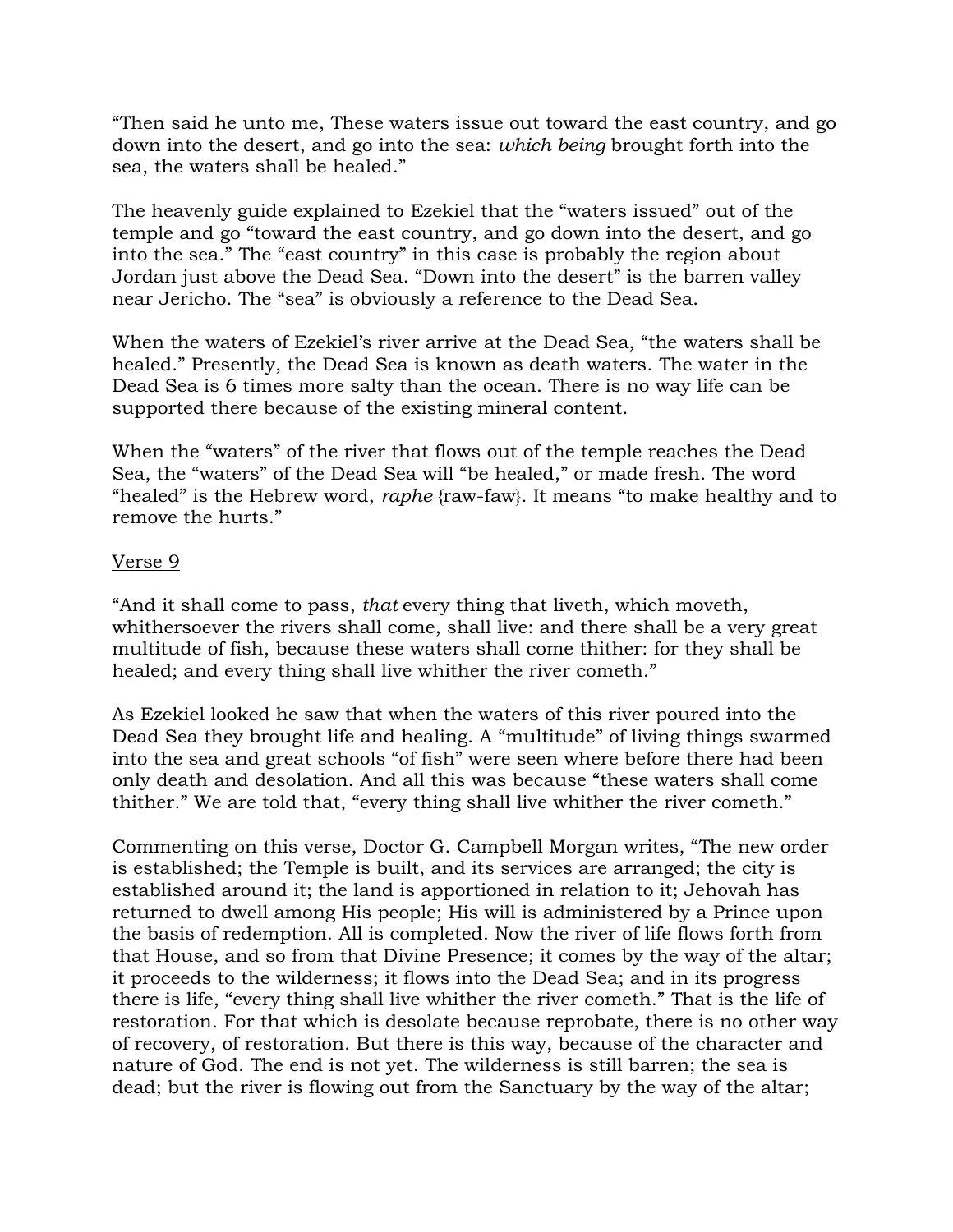and the "seasons of refreshing from the presence of the Lord" are assured, because He will "send the Christ, even Jesus," for the "restoration of all things."

## Verse 10

"And it shall come to pass, *that* the fishers shall stand upon it from Engedi even unto Eneglaim; they shall be a *place* to spread forth nets; their fish shall be according to their kinds, as the fish of the great sea, exceeding many."

Because the river has brought healing and life, "fishers shall stand upon it," or by it from "Engedi" which is on the west bank of the Dead Sea "even unto Eneglaim," which is possibly the northwestern extremity of the Dead Sea. These fishers are spreading their nets, taking fish of every kind, furnishing abundant food for untold thousands of people. The river is working!

## Verse 11

"But the miry places thereof and the marishes thereof shall not be healed; they shall be given to salt."

For whatever reasons the "miry places" and "the marishes" will not experience the healing power of the river. Why? There are two possible answers. First, the swamps and marshes could supply salt for the temple offerings, as well as for food (Ezekiel 43:24). Second, these places unaffected by the river could serve as a reminder to God's people of the blessing of the river God has miraculously given.

# Verse 12

"And by the river upon the bank thereof, on this side and on that side, shall grow all trees for meat, whose leaf shall not fade, neither shall the fruit thereof be consumed: it shall bring forth new fruit according to his months, because their waters they issued out of the sanctuary: and the fruit thereof shall be for meat, and the leaf thereof for medicine."

The previous verses have spoken to us of the *beginning of the river* and the *bounty from the river*. Verse 12 speaks to us of the *beauty of the river*. The words of this verse, "trees…leaf…not fade…fruit…new fruit…and leaf for medicine" stirs the heart of the reader.

The "fruit" growing from the water of the river is for food and the "leaves" serve a medicinal purpose, probably both in preventative and corrective purposes. Hallelujah there's a remedy in the river! The "fruit" is perpetual, kept so by a continual and lavish supply of spring water from the temple. Simply amazing!